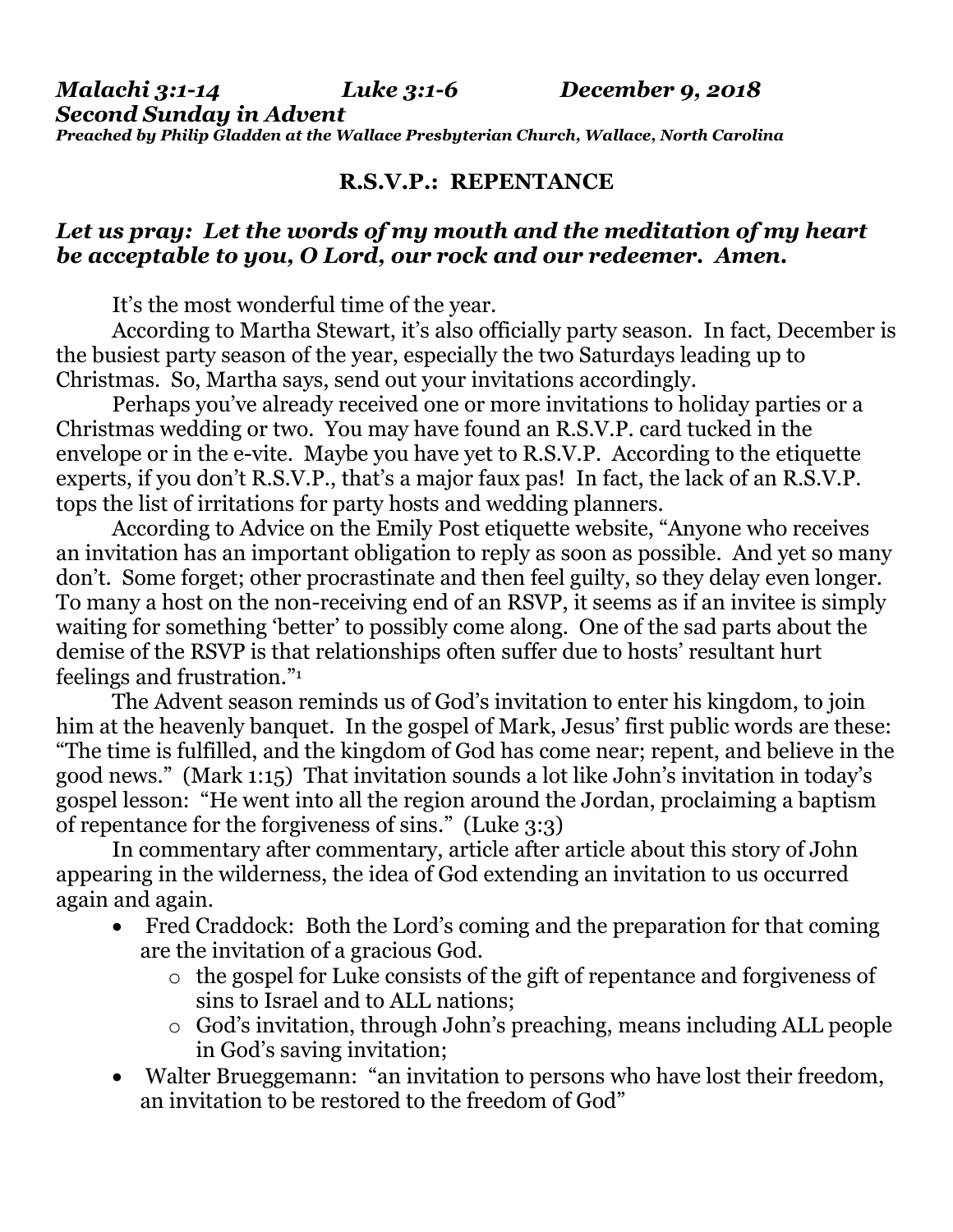- Christine Chakoian: "Now in the wilderness John invites everyone to be formed into God's people."
- Journey with Jesus: "He invites us to make our crooked ways straight, to flatten all hilly terrain, and to prepare space for the birth of the Messiah into their own lives."

This afternoon you might want to dig through that pile of mail and Christmas cards on your kitchen counter and find the invitations you need to R.S.V.P., before it's too late. According to another etiquette blog, one of the top six invitation faux pas is "when the invitation arrives, you don't file it in the 'putting-it-off-foranother-day' pile."<sup>2</sup>

Interestingly, invitation etiquette works in some cases for John's invitation to repent for forgiveness, and in other cases the etiquette rules miss the mark. Consider this list from Emily Post:

- "Being a no show is unacceptable." Well, that certainly seems to apply to John's preaching, Jesus' announcement, and God's invitation. If you don't show up, you'll miss the forgiveness of sins and the salvation of God.
- "Changing a 'yes' to a 'no' is only acceptable on account of illness or injury, a death in the family, or an unavoidable professional or business conflict." That may hold true for party invitations, but when it comes to responding to God's invitation to salvation, changing your 'yes' to a 'no' has some serious consequences.
	- o That reminds me of the song we used to sing when I was in youth group back in the '70's – "The Wedding Banquet." The song is based on Jesus' parable about the man who threw a big party and sent out the invitations.

*A certain man held a feast On his fine estate in town. He laid a festive table, He wore a wedding gown, He sent out invitations To his neighbors far and wide, But when the meal was ready Each of them replied: I cannot come, I cannot come to the banquet, Don't trouble me now, I have married a wife, I have bought me a cow, I have fields and commitments, That cost a pretty sum, Pray hold me excused, I cannot come.*

 "Changing a 'no' to a 'yes' is only okay if it will not upset the host's arrangements." But, can you imagine God being offended if we changed our 'no' to a 'yes'? Listen to a parable Jesus told to the religious leaders of his time when they questioned his authority and criticized the company he was keeping: "What do you think? A man had two sons; he went to the first and said, 'Son, go and work in the vineyard today.' He answered, 'I will not'; but later he changed his mind and went. The father went to the second and said the same; and he answered, 'I go, sir'; but he did not go. Which of the two did the will of his father?' They said, 'The first.' Jesus said to them, 'Truly I tell you, the tax collectors and the prostitutes are going into the kingdom of God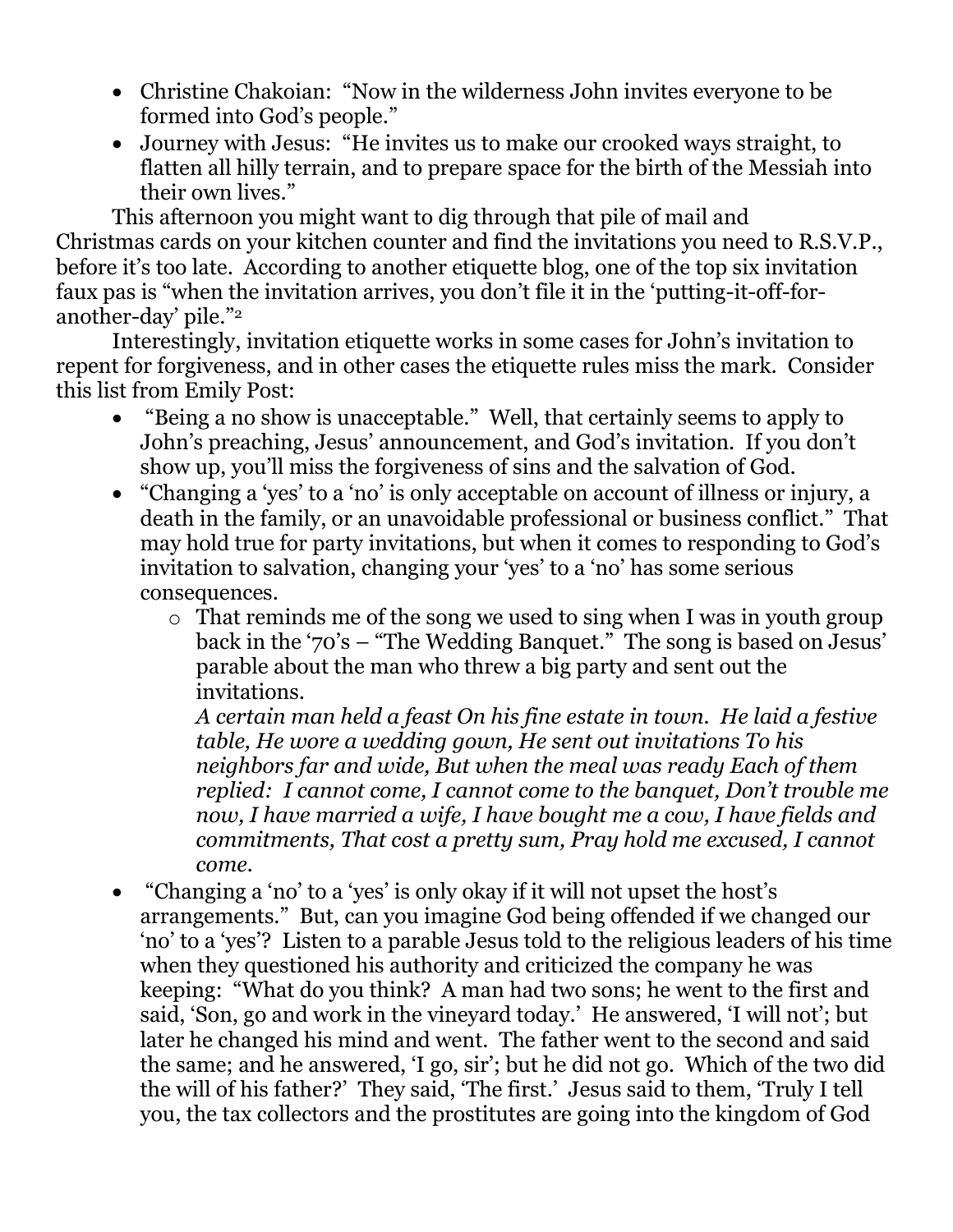ahead of you. For John came to you in the way of righteousness and you did not believe him, but the tax collectors and the prostitutes believed him; and even after you saw it, you did not change your minds and believe him.'" (Matthew 21:28-32)

 "Canceling because you have a "better" offer is a sure fire way to get dropped from ALL the guest lists." This faux pas fits into the same category as "saving it for later." Again, this sounds a lot like what Jesus said to his would-be followers: "As they were going along the road, someone said to him, 'I will follow you wherever you go.' And Jesus said to him, 'Foxes have holes, and birds of the air have nests; but the Son of Man has nowhere to lay his head.' To another he said, 'Follow me.' But he said, 'Lord, first let me go and bury my father.' But Jesus said to him, 'Let the dead bury their own dead; but as for you, go and proclaim the kingdom of God.' Another said, 'I will follow you, Lord; but let me first say farewell to those at my home.' Jesus said to him, 'No one who puts a hand to the plow and looks back is fit for the kingdom of God.'" (Luke 9:57-62)

As one writer puts it, "God sending his prophets is one thing; our listening to them is another. John the Baptist announced the claims of God's kingdom upon our lives as ultimate, which means that the claims of race, gender, culture, money and political or religious allegiance are, at best, penultimate. With his announcement John counsels us to repent of anything and everything that might hinder ultimate allegiance to Jesus."<sup>3</sup>

When John the Baptist appeared in the wilderness beyond the Jordan and the Word of God came upon him, the people of God got excited. It seemed that God's 400 year-old promise was coming true, the promise we heard from the last book of the Old Testament: "See, I am sending my messenger to prepare the way before me, and the Lord whom you seek will suddenly come to his temple. The messenger of the covenant in whom you delight – indeed, he is coming, says the Lord of hosts." (Malachi 3:1)

It is significant, especially in the gospel of Luke, that the Word of God did not come upon Emperor Tiberius or Pontius Pilate or Herod or Philip or Lysanias or Annas or Caiaphas. It is significant that the Word of God did not come to any of these powerful, well-known leaders in Rome or Judea or Galilee or Ituraea or Trachonitis or Abilene or Jerusalem. Instead, the Word of God came to John son of Zechariah in the wilderness. Once again, God's people are in the wilderness, hearing God's invitation to put their trust in him, to return to him, to follow in his ways, to repent for the forgiveness of sins, to make the paths straight, to see God's salvation.

Mark Kolden writes, "Salvation open to all is the purpose of John's baptism of repentance, just as it was the purpose of the calling of the chosen people of Israel. . . for this Sunday the emphasis is on God's everlasting mercy and faithfulness, working in, with, under, and despite the political and religious communities to reach all people, to make all things new and right. 'Repentance' in this context is not so much returning to God, still less feeling sorry for past offenses; rather, it is a turning back toward God's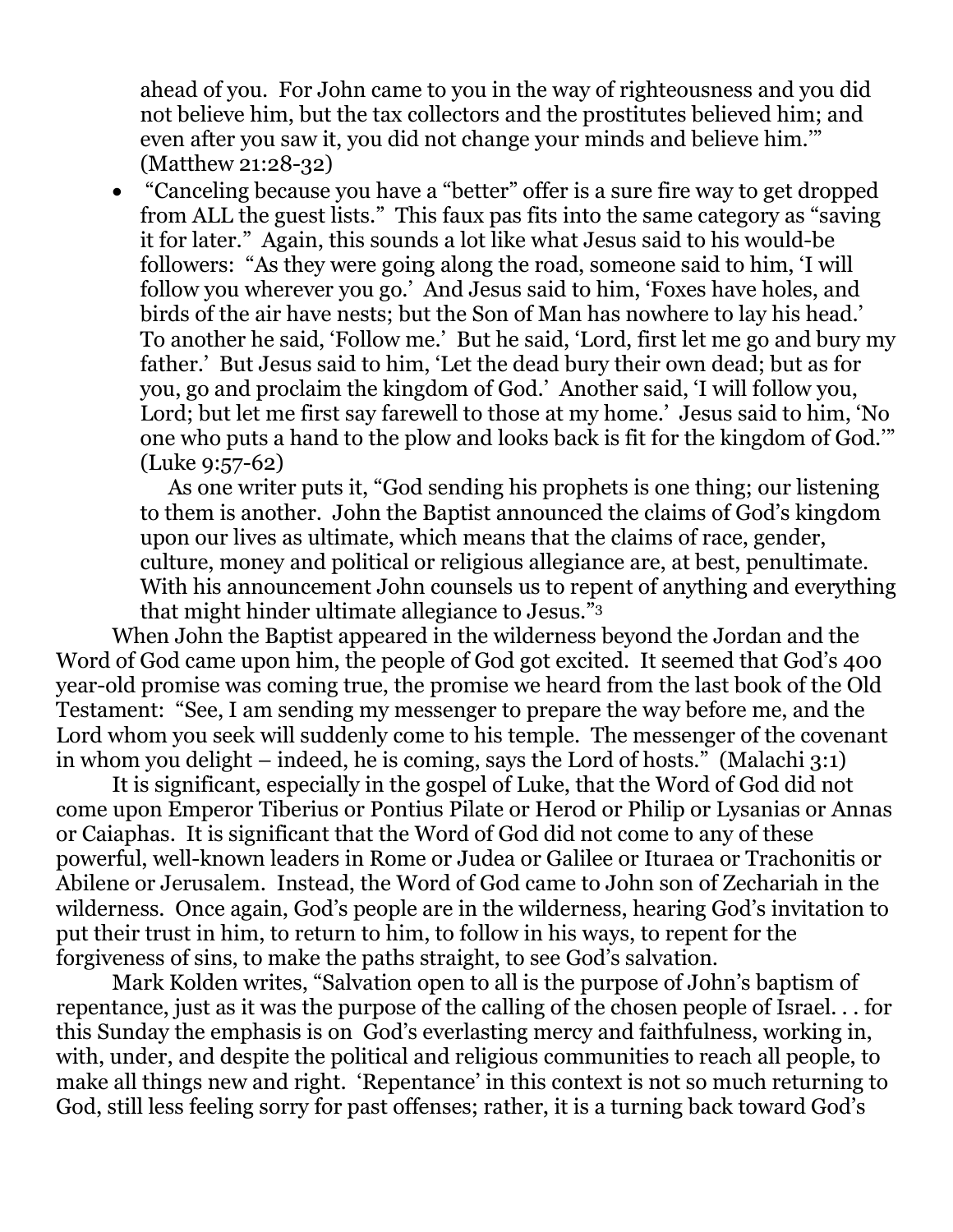future as that was spelled out and inaugurated in Jesus. While it may often seem to us as if life just rolls along, with no plot or purpose or direction, this passage tells us that God is at work, that he entered into history in a decisive way in Jesus, and things will never be the same again. Faith means living from that center; it means that we always have our bearings at a particular spot, in an event that took place 'in the fifteenth year of the reign of Emperor Tiberius'."<sup>4</sup>

In the eighteenth year of the twenty-first century, when Donald Trump is President of the United States, and Roy Cooper is Governor of North Carolina, and Charley Farrior is mayor of Wallace, and Philip Gladden is the minister at the Wallace Presbyterian Church, and Clay Blue, Christy Johnson, Dottie Obenour, Dan Robinson, Michael Teachey, Linda Burroughs, Dean Hanson, Geneva Maready, Jason Rouse, Curt Simpson, Nick Baker, Ann Carter, Nell Sloan, Joe Tillman, and Susan Walters are elders at the Wallace Presbyterian Church, in the midst of our history, in the midst of our day-to-day lives, the Word of God, God's invitation, comes to us: "Repent, make ready the way of the Lord, make straight his paths." God's invitation is just as urgent and sincere today as it was out there in the wilderness beyond the Jordan when John proclaimed a baptism of repentance for the forgiveness of sins, and when Jesus said, "the kingdom of God has come near; repent, and believe in the good news."

Walter Brueggemann, an Old Testament scholar, who talked about God's invitation to people who have lost their freedom says that, with our R.S.V.P. to God's invitation "as persons and as community we will need to quit being who we have been if we would be citizens of the new age."5 An R.S.V.P. of repentance is more than just listing the things we are sorry for or the wrongs we have committed. An R.S.V.P. of repentance means a change of orientation, going in a new direction, answering the invitation to walk along the Lord's straight and smooth paths so that we might see the salvation of God. When we R.S.V.P. God's invitation, changing our 'no' to a 'yes' is never a faux pas in God's etiquette.

Let's go back to the Wedding Banquet song for a minute. The song ends with a different refrain. The last verse ends, "when the Lord and Master calls us, be certain then to say: Yes I will come, yes I will come to the banquet, no trouble at all. My wife will come, with the cows in the stall. My fields and commitments that cost a pretty sum, I'll leave them behind, I'll surely come."

How will we R.S.V.P. God's invitation? I don't know how many people write out R.S.V.P.'s these days, what with enclosed reply cards and email invites. If we were to write an R.S.V.P. to God, we could do no better than to write it with how we live day-today, as we await the second Advent of our Lord and Savior. But if we did put pen to paper or pray to God, perhaps our R.S.V.P. of repentance might sound something like this letter, written almost a century ago by Dr. Roland Walker, who was a faculty member at Ohio Wesleyan University:

"To the Governing General of the Universe, Dear Sir: I hereby resign my selfappointed position as directing superintendent of my own life and the world. I cannot level all the mountains of injustice, nor fill the valleys of selfishness. There is too much